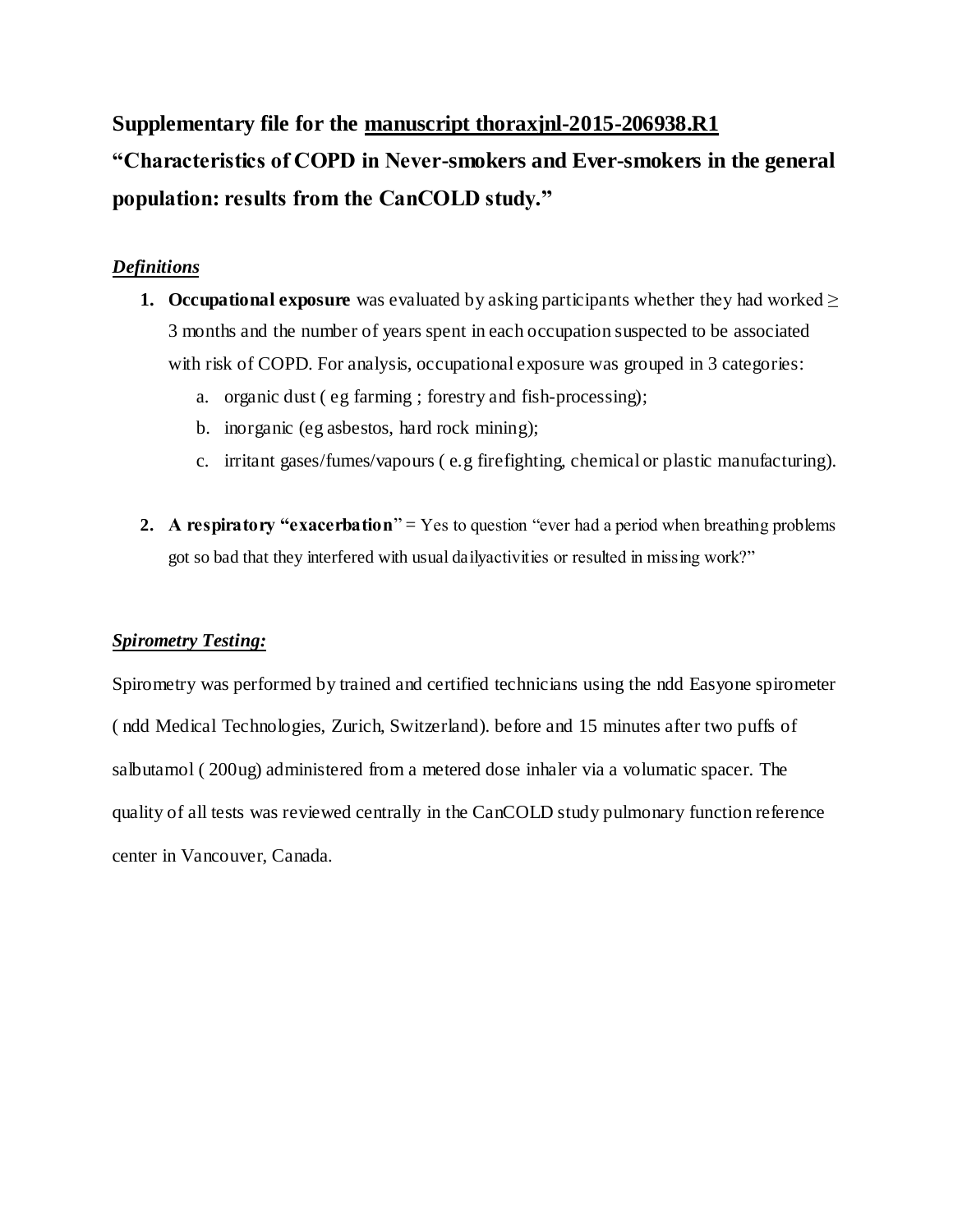# **Variables explained**

| <b>Variable</b>                 | <b>Explanation</b>                                                                                                                                                                                                                                                                                                                                                                                                                                                                                                                                                                                                                                                                                                                                                                |
|---------------------------------|-----------------------------------------------------------------------------------------------------------------------------------------------------------------------------------------------------------------------------------------------------------------------------------------------------------------------------------------------------------------------------------------------------------------------------------------------------------------------------------------------------------------------------------------------------------------------------------------------------------------------------------------------------------------------------------------------------------------------------------------------------------------------------------|
| Education                       | How many years of schooling have you completed?                                                                                                                                                                                                                                                                                                                                                                                                                                                                                                                                                                                                                                                                                                                                   |
| Childhood hospitalization       | Were you hospitalized as a child for breathing problems prior to the<br>age of 10?                                                                                                                                                                                                                                                                                                                                                                                                                                                                                                                                                                                                                                                                                                |
| HD/HT/DM                        | Has a doctor or other care provider ever told you that you had heart                                                                                                                                                                                                                                                                                                                                                                                                                                                                                                                                                                                                                                                                                                              |
|                                 | disease, hypertension or diabetes?                                                                                                                                                                                                                                                                                                                                                                                                                                                                                                                                                                                                                                                                                                                                                |
| Asthma                          | Has a doctor or other health care provider ever told you that you have                                                                                                                                                                                                                                                                                                                                                                                                                                                                                                                                                                                                                                                                                                            |
|                                 | asthma, asthmatic bronchitis or allergic bronchitis?                                                                                                                                                                                                                                                                                                                                                                                                                                                                                                                                                                                                                                                                                                                              |
| Pack years                      | # of packs (20 cigarettes/pack) per day multiplied by number of<br>smoking years                                                                                                                                                                                                                                                                                                                                                                                                                                                                                                                                                                                                                                                                                                  |
| Pack years (categorical)        | 0=never, 1=0-< 10, 2=10-< 20, 3=20+                                                                                                                                                                                                                                                                                                                                                                                                                                                                                                                                                                                                                                                                                                                                               |
| Organic dust                    | Have you ever worked for 3 months or more at any of the following<br>occupation? Flour, feed or grain milling; cotton or jute processing;<br>farming; forestry; saw-milling.                                                                                                                                                                                                                                                                                                                                                                                                                                                                                                                                                                                                      |
| Inorganic dust                  | Have you ever worked for 3 months or more at any of the following<br>occupation? Hard rock mining; coal mining; sandblasting; working<br>with asbestos; foundry or steel milling.                                                                                                                                                                                                                                                                                                                                                                                                                                                                                                                                                                                                 |
| Gas/vapours                     | Have you ever worked for 3 months or more at any of the following<br>occupation? Chemical or plastics manufacturing; welding; fire<br>fighting; oil drilling; gas well.                                                                                                                                                                                                                                                                                                                                                                                                                                                                                                                                                                                                           |
| Tuberculos is                   | Has a doctor or other care provider ever told you that you had<br>tuberculos is?                                                                                                                                                                                                                                                                                                                                                                                                                                                                                                                                                                                                                                                                                                  |
| Chronic cough                   | Do you cough on most days for as much as three months each year and<br>has this cough for more than 2 years?                                                                                                                                                                                                                                                                                                                                                                                                                                                                                                                                                                                                                                                                      |
| Chronic phlegm                  | Do you bring up the phlegm on most days for as much as three months<br>each year and has this phlegm for more than 2 years?                                                                                                                                                                                                                                                                                                                                                                                                                                                                                                                                                                                                                                                       |
| Wheeze                          | Have you had this wheezing or whistling in your chest at any time in<br>the last 12 months?                                                                                                                                                                                                                                                                                                                                                                                                                                                                                                                                                                                                                                                                                       |
| Dysnoea score                   | Are you unable to walk due to a condition other than shortness of<br>breath? If yes, no dysnea score. If no, dysnea score is 1. And answer<br>the following questions: are you troubled by shortness of breath when<br>hurrying on the level or walking up a slight hill? If yes, dyspnea<br>score=2. Do you have a walk slower than people of your age on level<br>ground because of shortness of breath or do you ever have to stip for<br>breath when walking at your own pace on level ground? If yes,<br>dyspnea score=3. Do you ever have to stop for breath after walking<br>about 100 yards (or after afew minutes) on level ground? If yes,<br>score=4. Are you too short of breath to leave the house or short of<br>breath on dressing or undressing? If yes, score=5. |
| Dysnea on exertion              | If $score \geq 2$ then yes.                                                                                                                                                                                                                                                                                                                                                                                                                                                                                                                                                                                                                                                                                                                                                       |
| <b>COPD</b>                     | Has a doctor or other care provider ever told you that you had COPD?                                                                                                                                                                                                                                                                                                                                                                                                                                                                                                                                                                                                                                                                                                              |
| Chronic bronchitis              | Has a doctor or other care provider ever told you that you had chronic<br>bronchitis?                                                                                                                                                                                                                                                                                                                                                                                                                                                                                                                                                                                                                                                                                             |
| Emphysema                       | Has a doctor or other care provider ever told you that you had<br>emphysema?                                                                                                                                                                                                                                                                                                                                                                                                                                                                                                                                                                                                                                                                                                      |
| <b>Stroke</b>                   | Has a doctor or other care provider ever told you that you had stroke?                                                                                                                                                                                                                                                                                                                                                                                                                                                                                                                                                                                                                                                                                                            |
| Worked in any dusty job $>1$ yr | Have you ever worked for a year or more in a dusty job?                                                                                                                                                                                                                                                                                                                                                                                                                                                                                                                                                                                                                                                                                                                           |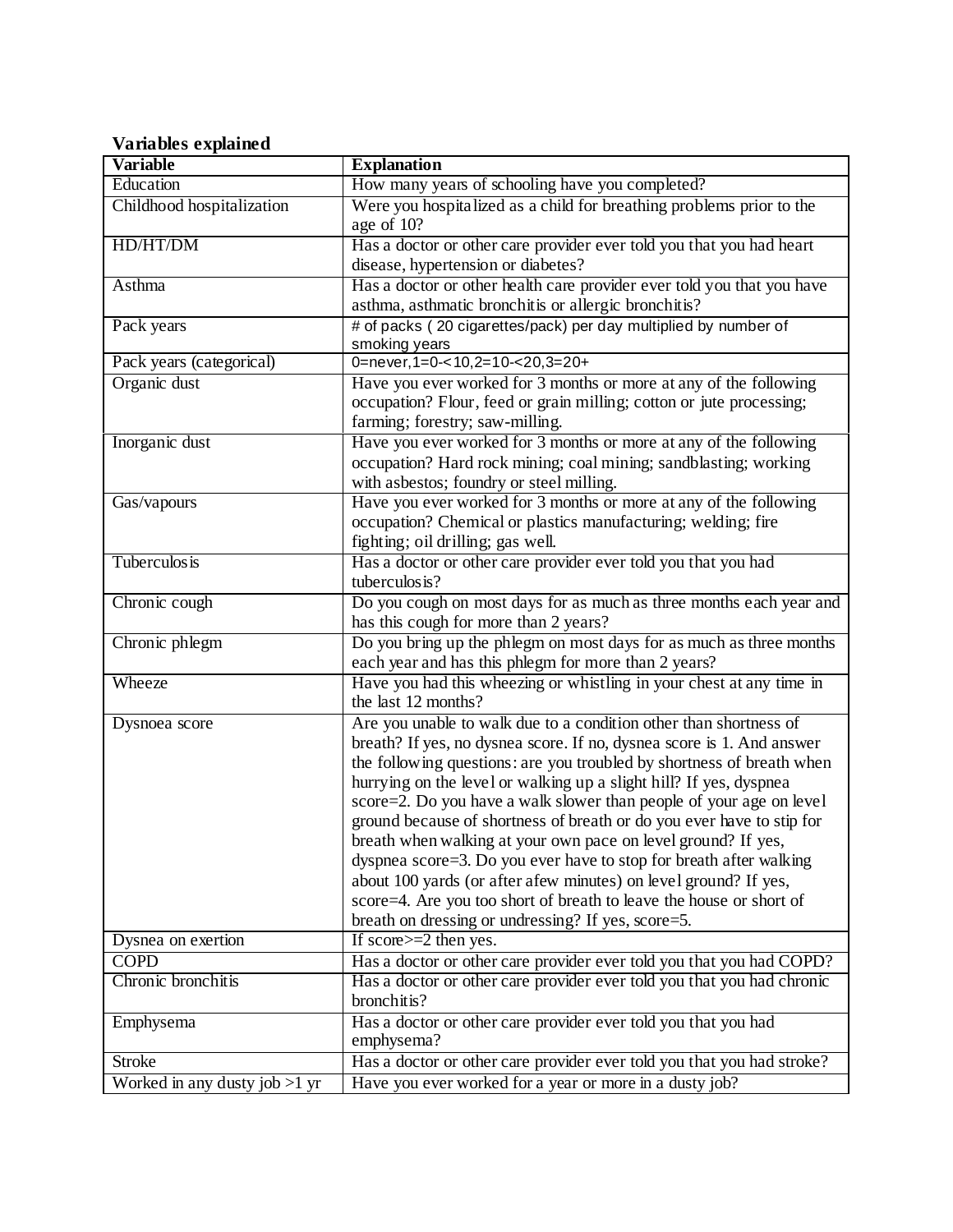### **Biomass fuel exposure**

Biomass fuel questionnaire used in this study was the same standardized and validated questionnaire that was used in the BOLD initiative and administered face-to-face by trained and accredited researcher coordinators according to the BOLD protocol for eliciting questionnaire responses, the results of which had been widely published. In this study, we had defined the presence of biomass fuel exposure for cooking and for heating in a conservative way as follows:

### **Biomass cooking:**

- 1. Has an indoor open fire with coal or coke been used in your home as a primary means of cooking for more than 6 months in your life?
- 2. For how many years has coal or coke been used for cooking in your home?
- 3. Has an indoor open fire with wood, crop residues or dung been used in your home as a primary means of cooking for more than 6 months in your life?
- 4. For how many years have wood, crop residues or dung been used for cooking in your home?

#### Code:

If Question1=yes **and** Question2>=9 **then** biomass cooking=yes; **or** If Question3=yes **and** Question4>=9 **then** biomass cooking=yes. **Otherwise** biomass cooking=no.

#### **Biomass heating:**

- 1. Have you used an open fire with coal or coke as a primary means of heating your home for more than 6 months in your life?
- 2. For how many years have you used an open fire with coal or coke as a primary means of heating your home?
- 3. Have you used an open fire with wood, crop residues or dung as a primary means of heating your home for more than 6 months in your life?
- 4. For how many years have you used an open fire with wood, crop residues or dung as a primary means of heating your home?

## Code:

If Question1=yes **and** Question2>=9 **then** biomass heating=yes; **or**

If Question3=yes **and** Question4>=9 **then** biomass heating=yes.

**Otherwise** biomass heating=no.

## **Statistic analysis- Holm-Bonferroni correction**

Multiple hypotheses testing was corrected using the Holm-Bonferroni correction (Ref: Van Bell G, Fisher L, Heagerty P, Lumley T. Multiple Comparisons In Biostatistics: A Methodology for the Health Sciences. 2 ed. Seattle, Washington: Wiley-Interscience, 2004). The Holm-Bonferroni adjusted p-values were determined by ordering p-values from smallest to largest, with the smallest p-value multiplied by k, where k is the number of hypotheses to be tested. If the resulting modified p-value was less than α (Type I error rate) the hypothesis was rejected. The next smallest p-value was then multiplied by k-1 and the new modified p-value was compared to α. This process was repeated until the modified p-value could not be rejected.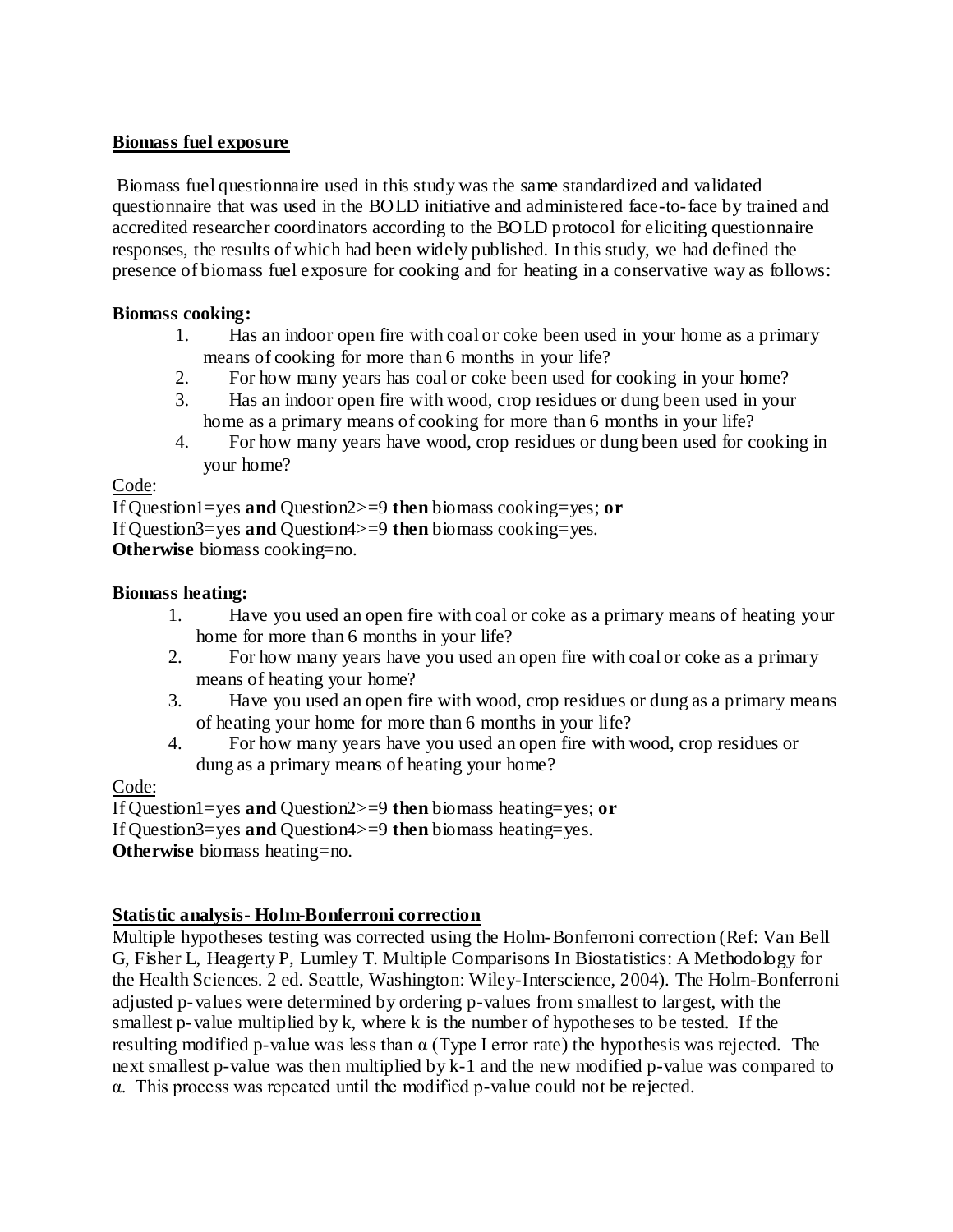|  | <b>Table S1 (complements Table 1 in manuscript)</b> : Demographics of never smokers and ever smokers by sex. |  |  |  |  |
|--|--------------------------------------------------------------------------------------------------------------|--|--|--|--|
|  |                                                                                                              |  |  |  |  |

|                                                      |                                             | Men                             |                            |                                            | Women                                     |                            |                                                                                                                                                    |
|------------------------------------------------------|---------------------------------------------|---------------------------------|----------------------------|--------------------------------------------|-------------------------------------------|----------------------------|----------------------------------------------------------------------------------------------------------------------------------------------------|
|                                                      | <b>Never</b><br><b>Smokers</b><br>$n = 891$ | <b>Ever Smokers</b><br>$n=1205$ | Adjusted<br>$\mathbf{P}^*$ | <b>Never</b><br><b>Smokers</b><br>$n=1404$ | <b>Ever</b><br><b>Smokers</b><br>$n=1393$ | Adjusted<br>$\mathbf{P}^*$ | $\begin{array}{c}\textbf{A} \textbf{d} \textbf{j} \textbf{u} \textbf{s} \textbf{t} \textbf{e} \textbf{d} \\ \textbf{P}^{** \textbf{f}}\end{array}$ |
| Sex(men)                                             |                                             | $\blacksquare$                  | $\blacksquare$             |                                            |                                           | $\overline{\phantom{0}}$   | $\blacksquare$                                                                                                                                     |
| Ethnicity(Caucasian)                                 | 803(90.1%)                                  | 1118(92.8%)                     | 0.1485                     | 1216(86.6%)                                | 1338(96.1%)                               | 0.0015                     | 0.0936                                                                                                                                             |
| Age, yr, mean±sd                                     | 56.1(11.0)                                  | 58.8(11.4)                      | 0.0015                     | 57.1(11.3)                                 | 57.7(10.7)                                | 0.3997                     | 0.2485                                                                                                                                             |
| <u>Age</u>                                           |                                             |                                 | 0.0014                     |                                            |                                           | 0.8484                     | 0.4218                                                                                                                                             |
| 40-49                                                | 296(33.2%)                                  | 306(25.4%)                      |                            | 406(28.9%)                                 | 366(26.3%)                                |                            |                                                                                                                                                    |
| 50-59                                                | 284(31.9%)                                  | 352(29.2%)                      | $\overline{\phantom{a}}$   | 466(33.2%)                                 | 459(33.0%)                                |                            |                                                                                                                                                    |
| 60-69                                                | $190(21.3\%)$                               | $316(26.2\%)$                   |                            | $311(22.2\%)$                              | 358(25.7%)                                |                            |                                                                                                                                                    |
| $70+$                                                | $121(13.6\%)$                               | 231(19.2%)                      |                            | 221(15.7%)                                 | $210(15.1\%)$                             |                            |                                                                                                                                                    |
| BMI, $kg/m^2$ mean $\pm$ sd                          | 27.7(4.7)                                   | 28.3(5.0)                       | 0.0351                     | 27.4(6.2)                                  | 28.3(6.7)                                 | 0.0132                     | 0.0015                                                                                                                                             |
| Education, yr, mean±sd                               | 16.8(3.4)                                   | 15.0(3.7)                       | 0.0013                     | 15.6(3.5)                                  | 14.6(3.3)                                 | 0.0014                     | 0.0014                                                                                                                                             |
| Pack years > 20                                      |                                             | 644(53.4%)                      |                            |                                            | 587(42.1%)                                |                            |                                                                                                                                                    |
| <b>Exposures</b>                                     |                                             |                                 |                            |                                            |                                           |                            |                                                                                                                                                    |
| Organic dust                                         | 118(13.2%)                                  | $166(13.8\%)$                   | 1.0000                     | $84(6.0\%)$                                | $77(5.5\%)$                               | 0.6052                     | 0.0013                                                                                                                                             |
| Inorganic dust                                       | $41(4.6\%)$                                 | $102(8.5\%)$                    | 0.005                      | $5(0.4\%)$                                 | $10(0.7\%)$                               | 0.9515                     | 0.0012                                                                                                                                             |
| Gases/Vapours                                        | $72(8.1\%)$                                 | $124(10.3\%)$                   | 0.3436                     | $17(1.2\%)$                                | $31(2.2\%)$                               | 0.388                      | 0.0011                                                                                                                                             |
| Biomass fuel <sup>#</sup>                            |                                             |                                 |                            |                                            |                                           |                            |                                                                                                                                                    |
| $\geq$ 10 years cooking                              | $66(10.9\%)$                                | $119(15.2\%)$                   | 0.1337                     | 129(12.7%)                                 | $107(11.5\%)$                             | 0.8216                     | 0.2196                                                                                                                                             |
| $\geq$ 10 years heating                              | 84(13.9%)                                   | 149(19.0%)                      | 0.0848                     | $159(11.4\%)$                              | $166(11.9\%)$                             | 0.806                      | 0.2232                                                                                                                                             |
| Passive smoking at home                              | 39(4.4%)                                    | 165(13.7%)                      | 0.0012                     | $67(4.8\%)$                                | 196(14.1%)                                | 0.0013                     | 1.0000                                                                                                                                             |
| Childhood<br>hospitalization for respiratory illness | $56(6.3\%)$                                 | $80(6.6\%)$                     | 0.7602                     | $55(3.9\%)$                                | 93(6.7%)                                  | 0.0121                     | 0.0846                                                                                                                                             |
| Co-morbidities, ever                                 |                                             |                                 |                            |                                            |                                           |                            |                                                                                                                                                    |
| $HD/HT/DM^s$                                         | 287(32.2%)                                  | 534(44.3%)                      | 0.0011                     | $441(31.4\%)$                              | 465(33.4%)                                | 0.7962                     | 0.6879                                                                                                                                             |
| Asthma                                               | 113(12.7%)                                  | 129(10.7%)                      | 0.4845                     | 256(18.2%)                                 | 295(21.2%)                                | 0.4527                     | 0.004                                                                                                                                              |
| Tuberculos is                                        | $6(0.7\%)$                                  | $22(1.8\%)$                     | 0.1386                     | $25(1.8\%)$                                | $13(0.9\%)$                               | 0.4232                     | 0.1757                                                                                                                                             |

Data are mean(SD) or count(%). <sup>\*</sup>P values of difference tests between never smokers and ever smokers; Kruskal-Wallis test (without assumption of normal distribution of data) and chi-squared test are used for continuous variables and categorical variables, respectively. \*\*P values of difference tests between men and women in never smokers. <sup>#</sup>Calculated based on 6 sites with available biomass data. <sup>\$</sup>Heart disease, systemic hypertension or diabetes. <sup>£</sup>p values adjusted by Holm-Bonferroni correction.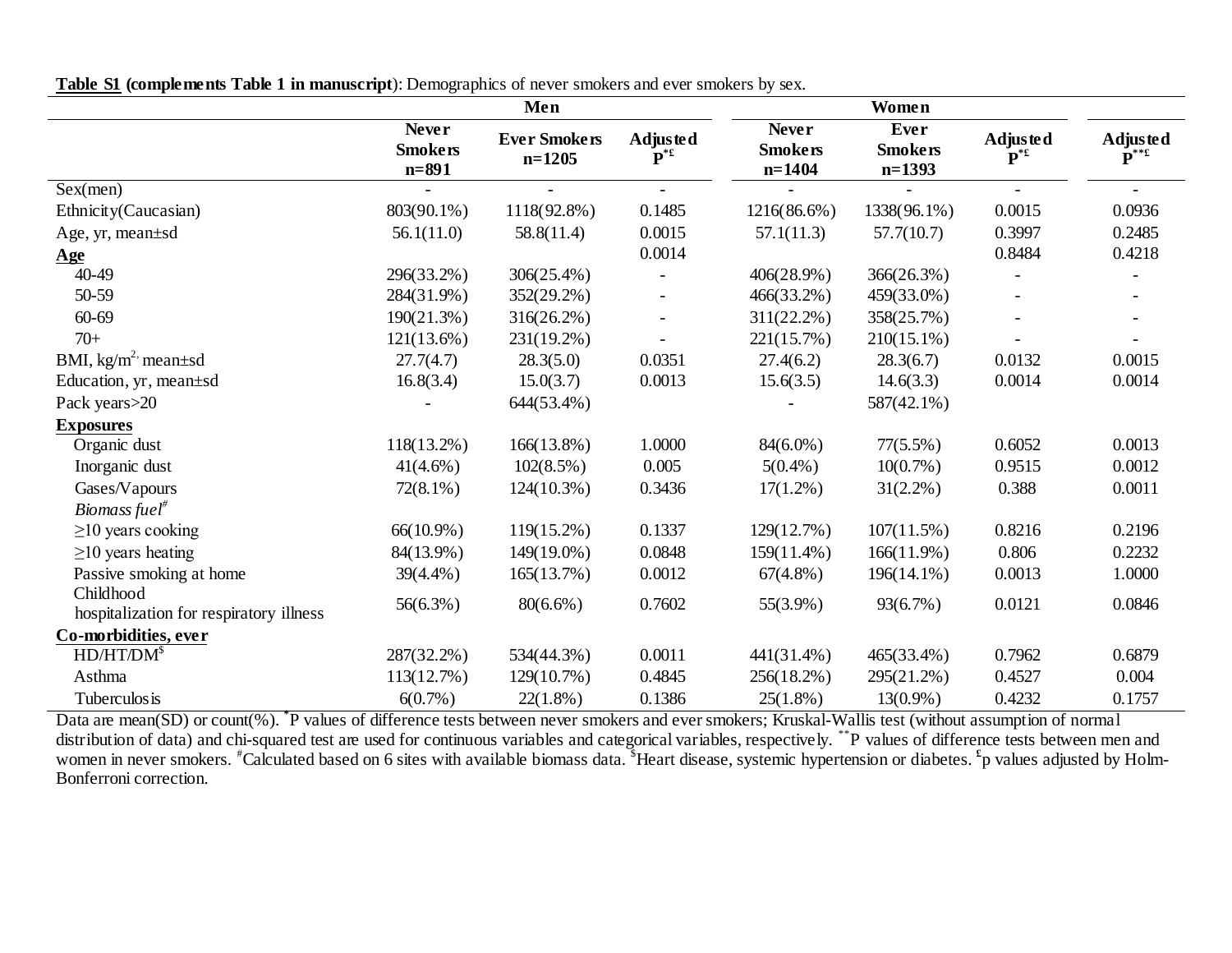**Table S2:** Characteristics, respiratory symptoms, self-reported physician diagnoses and occupational & domestic dust, gases and smoke exposures of never-smokers (N=2295) stratified into 3 subgroups: without and with chronic airflow obstruction (defined by FEV1/FVC<LLN) graded further into mild and moderate-severe disease by FEV1 % predicted  $>80\%$  or  $< 80\%$ 

|                                                   | <b>NonCOPD</b>  | <b>COPD</b>     | <b>COPD</b>                             |
|---------------------------------------------------|-----------------|-----------------|-----------------------------------------|
|                                                   | (FEV1/FVC≥LLN)  | mild            | mode rate                               |
| Subjects, No. $(\%)$                              | 2134            | 91(57%)         | $70(43\%)$ <sup><math>\phi</math></sup> |
| Age, yr, mean±sd                                  | $56.4 \pm 11.0$ | $59.6 \pm 13.6$ | $60.6 \pm 10.8$ **                      |
| Male gender                                       | 836(39.2)       | 27(29.7)        | 28(40.0)                                |
| Education, yr, mean±sd                            | $16.1 \pm 3.5$  | $15.6 \pm 4.0$  | $15.2 \pm 3.4$                          |
| BMI, $kg/m^2$ , mean $\pm sd$                     | $27.5 + 5.7$    | $26.9 \pm 4.3$  | $27.9 \pm 5.7$                          |
| <b>Respiratory Symptoms</b>                       |                 |                 |                                         |
| Chronic cough                                     | 181(8.5)        | 10(11.0)        | $20(28.6)$ **                           |
| Chronic phlegm                                    | 128(6.0)        | 11(12.1)        | $14(20.0)**$                            |
| Wheezing                                          | 439(20.6)       | 30(33.0)        | $40(57.1)**$                            |
| Dyspnea on exertion                               | 402(18.8)       | 22(24.2)        | $34(48.6)$ **                           |
| Any of the above symptoms                         | 816(38.2)       | $50(55.0)$ *    | $55(78.6)$ **                           |
| Ever had to leave a job due to breathing          | 63(3.0)         | 0(0)            | 6(8.6)                                  |
| problems                                          |                 |                 |                                         |
| Physician diagnosis, ever                         |                 |                 |                                         |
| Asthma                                            | 312(14.6)       | $25(27.5)^*$    | $32(45.7)$ **                           |
| <b>COPD</b>                                       | 13(0.6)         | 2(2.2)          | $7(10.1)$ **                            |
| Chronic bronchitis                                | 55(2.6)         | 1(1.1)          | $11(15.9)**$                            |
| Emphysema                                         | 9(0.4)          | 1(1.1)          | 2(2.9)                                  |
| Any of the above diagnosis                        | 347(16.3)       | $27(29.7)^*$    | $38(54.3)$ **                           |
| Tuberculosis                                      | 27(1.3)         | 2(2.2)          | 2(2.9)                                  |
| $HD/HT/DM^s$                                      | 673(31.5)       | 27(29.7)        | 28(40.0)                                |
| <b>Stroke</b>                                     | 45(2.1)         | 5(5.5)          | 0(0)                                    |
| Childhood hospitalization for respiratory illness | 90(4.2)         | 7(7.7)          | $14(20.3)**$                            |
| <b>Exposures</b>                                  |                 |                 |                                         |
| Passive smoking at home                           | 94(4.4)         | 8(8.8)          | 4(5.8)                                  |
| Biomass cooking $\geq 10$ yrs <sup>#</sup>        | 178(11.7)       | 11(16.9)        | 6(13.0)                                 |
| Biomass heating $\geq 10$ yrs <sup>#</sup>        | 221(14.6)       | 13(20.0)        | 11(23.9)                                |
| Organic dust                                      | 182(8.5)        | 14(15.4)        | 6(8.6)                                  |
| Inorganic dust                                    | 41(1.9)         | 5(5.5)          | 0(0)                                    |
| Gases/Vapours                                     | 79(3.7)         | 4(4.4)          | 6(8.6)                                  |
| Worked in any dusty job $>1$ yr                   | 504(23.6)       | 24(26.4)        | 19(27.5)                                |

Data are mean±sd or count(%). <sup>\$</sup>Heart disease, systemic hypertension or diabetes. <sup>#</sup>Calculated based on 6 sites with available biomass data. Significance measured on 5% level after Holm-Bonferroni correction; \*COPD mild vs. NonCOPD; \*\*COPD moderate-severe vs. NonCOPD.  $\phi$  significantly smaller proportion compared with ever smokers in Table S2.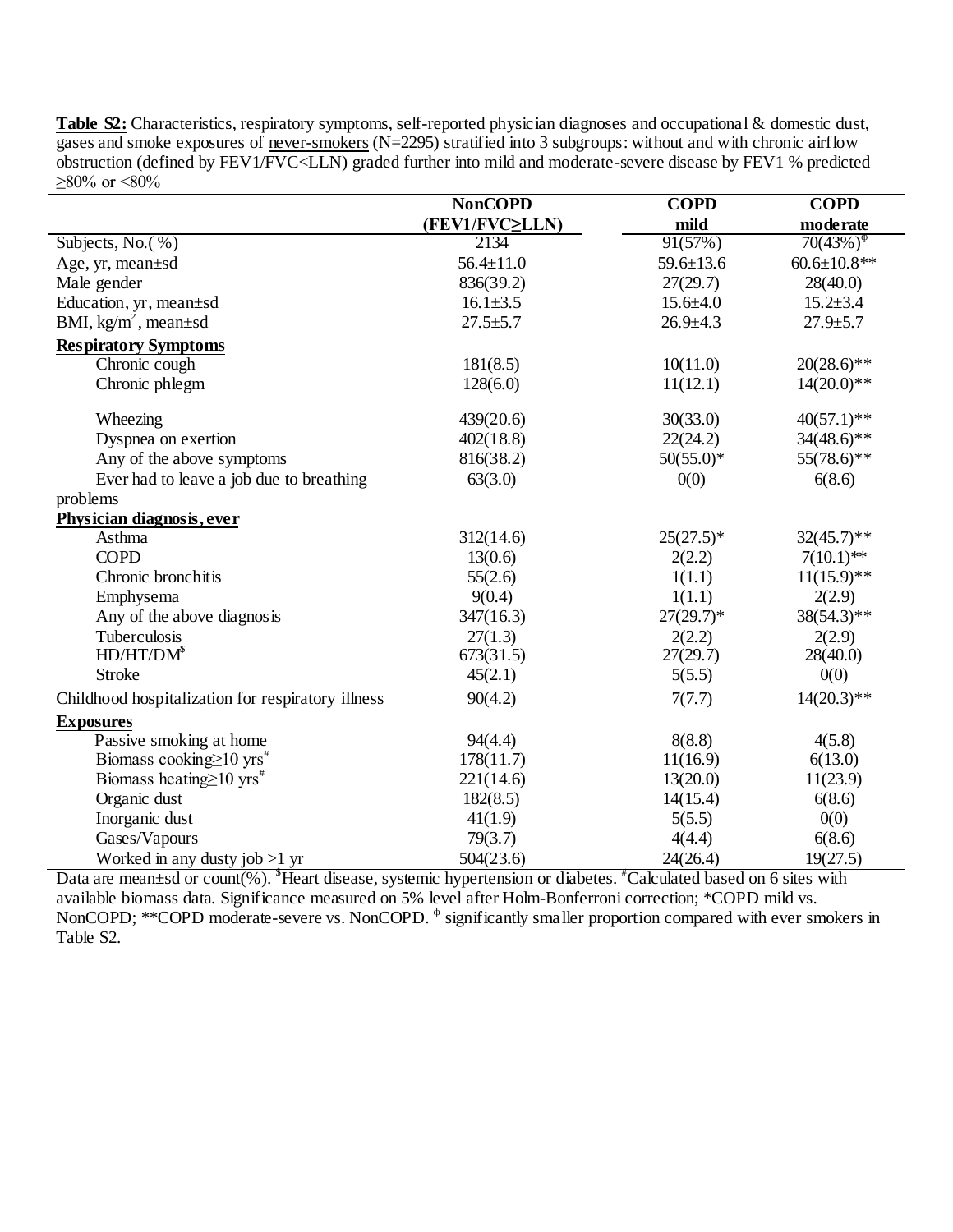**Table S3:** Characteristics, respiratory symptoms, self-reported physician diagnoses and occupational & domestic dust, gases and smoke exposures of ever-smokers (N=2598) stratified into 3 subgroups: without and with chronic airglow obstruction (defined by FVE1/FVC<LLN) graded further into mild and moderate-severe disease by FEV1 % predicted  $\geq 80\%$  or  $\leq 80\%$ 

|                                            | <b>NonCOPD</b>  | <b>COPD</b>      | <b>COPD</b>                              |
|--------------------------------------------|-----------------|------------------|------------------------------------------|
|                                            | (FEV1/FVC≥LLN)  | mild             | mode rate                                |
| Subjects, No. $(\%)$                       | 2202            | 151(38%)         | $245(62\%)$ <sup><math>\Phi</math></sup> |
| Age, yr, mean±sd                           | $57.4 \pm 10.8$ | $60.0 \pm 10.8*$ | $64.4 \pm 11.3**$                        |
| Male gender                                | 1019(46.3)      | 73(48.3)         | 113(46.1)                                |
| Education, yr, mean±sd                     | $15.0 \pm 3.4$  | $14.7 \pm 3.7$   | $13.5 \pm 3.5$ **                        |
| BMI, $kg/m^2$ , mean $\pm sd$              | $28.3 \pm 6.0$  | $27.1 \pm 4.9$   | $28.4 \pm 6.2$                           |
| <b>Respiratory Symptoms</b>                |                 |                  |                                          |
| Chronic cough                              | 296(13.4)       | 30(19.8)         | 88(35.9)**                               |
| Chronic phlegm                             | 219(10.0)       | 24(15.9)         | $79(32.2)**$                             |
| Wheezing                                   | 680(30.9)       | $75(49.7)^*$     | $154(62.9)**$                            |
| Dyspnea on exertion                        | 545(24.8)       | 45(29.8)         | $122(49.8)$ **                           |
| Any of the above symptoms                  | 1113(50.5)      | $106(70.2)$ *    | $203(82.9)$ **                           |
| Ever had to leave a job due to breathing   | 79(3.6)         | 3(2.0)           | 16(6.5)                                  |
| problems                                   |                 |                  |                                          |
| Physician diagnosis, ever                  |                 |                  |                                          |
| Asthma                                     | 303(13.8)       | $39(25.8)*$      | $82(33.5)$ **                            |
| <b>COPD</b>                                | 38(1.7)         | $10(6.6)*$       | $52(21.2)$ **                            |
| Chronic bronchitis                         | 114(5.2)        | $19(12.6)^*$     | $50(20.4)$ **                            |
| Emphysema                                  | 34(1.5)         | 6(4.0)           | $40(16.3)**$                             |
| Any of the above diagnosis                 | 394(17.9)       | $55(36.4)$ *     | $134(54.7)$ **                           |
| Tuberculosis                               | 27(1.2)         | 3(2.0)           | 5(2.0)                                   |
| $HD/HT/DM^s$                               | 815(37.0)       | 61(40.4)         | $123(50.2)$ **                           |
| <b>Stroke</b>                              | 59(2.7)         | 2(1.3)           | 10(4.1)                                  |
| Childhood hospitalization for respiratory  | 134(6.1)        | 15(10.0)         | 24(9.8)                                  |
| illness                                    |                 |                  |                                          |
| <b>Exposures</b>                           |                 |                  |                                          |
| Passive smoking at home                    | 288(13.1)       | 31(20.5)         | 42(17.1)                                 |
| Biomass cooking $\geq 10$ yrs <sup>#</sup> | 181(12.7)       | 13(12.0)         | 32(18.4)                                 |
| Biomass heating $\geq 10$ yrs <sup>#</sup> | 256(17.9)       | 17(15.7)         | 40(23.0)                                 |
| Organic dust                               | 196(8.9)        | 13(8.6)          | 34(13.9)                                 |
| Inorganic dust                             | 91(4.1)         | 7(4.6)           | 14(5.7)                                  |
| Gases/Vapours                              | 126(5.7)        | 10(6.6)          | 19(7.8)                                  |
| Worked in any dusty job $>1$ yr            | 679(30.8)       | 56(37.1)         | $105(42.9)$ **                           |

Data are mean±sd or count(%). <sup>\$</sup>Heart disease, systemic hypertension or diabetes. <sup>#</sup>Calculated based on 6 sites with available biomass data. Significance measured on 5% level after Holm-Bonferroni correction; \*COPD mild vs. NonCOPD; \*\*COPD moderate-severe vs. NonCOPD.<sup> $\phi$ </sup>significantly greater than that for never-smokers in table 2.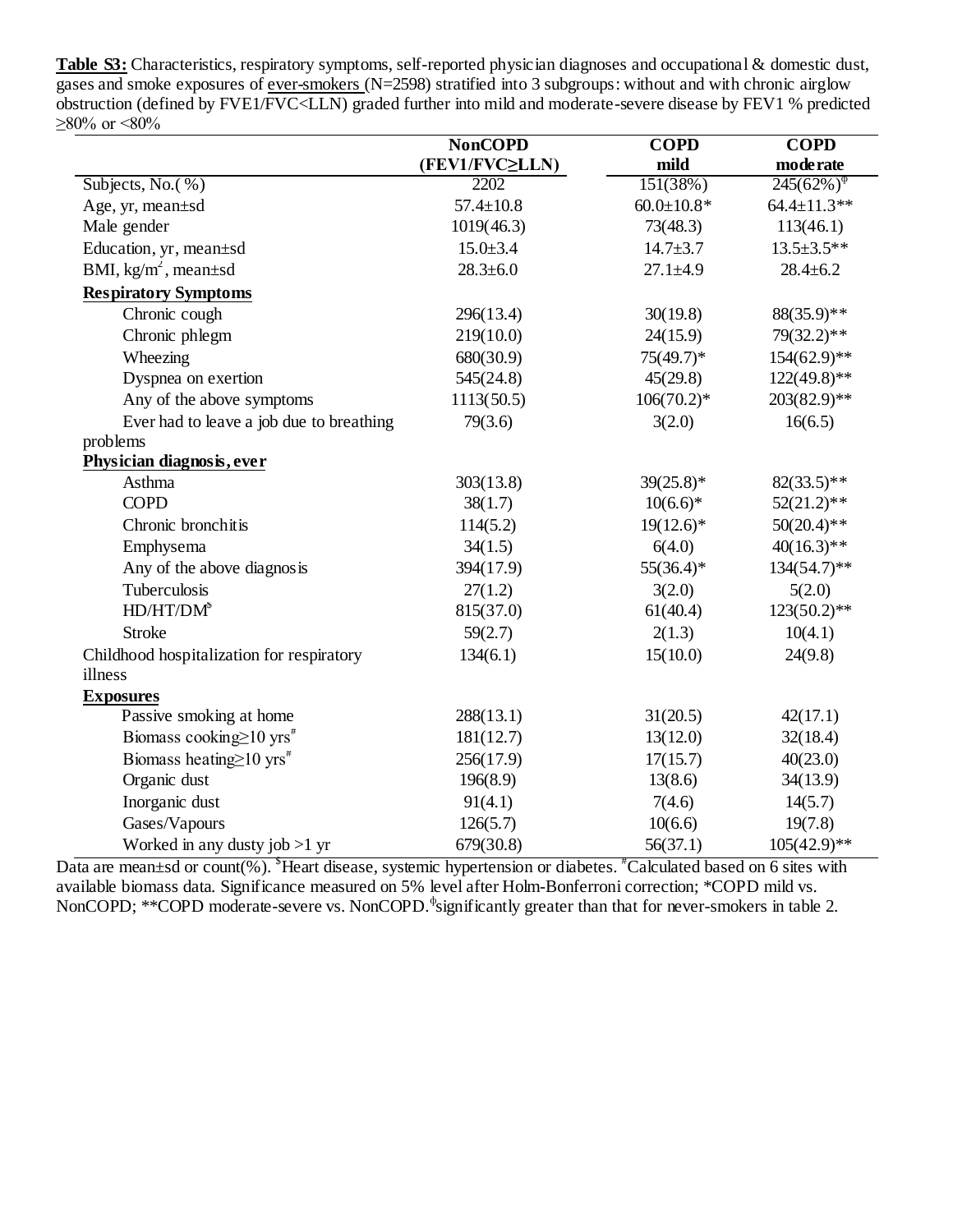|                                             |                      | Never-smoker             |                         |                          |                      |                          |                            |                |
|---------------------------------------------|----------------------|--------------------------|-------------------------|--------------------------|----------------------|--------------------------|----------------------------|----------------|
|                                             | <b>NonCOPD</b>       | $\frac{0}{0}$            | <b>COPD</b>             | $\frac{0}{0}$            | <b>NonCOPD</b>       | $\frac{0}{0}$            | <b>COPD</b>                | $\frac{0}{0}$  |
| $N = 835$                                   | 308                  | $\blacksquare$           | 86                      | $\overline{\phantom{a}}$ | $\overline{273}$     | $\blacksquare$           | 168                        | $\blacksquare$ |
| Men                                         | 163                  | 52.9                     | 32                      | $37.2*$                  | 152                  | 55.7                     | 77                         | 45.8           |
| Emphysema                                   | 32                   | 10.4                     | 11                      | 12.8                     | 71                   | 26.0                     | 92                         | 54.8**;#       |
| Emphysema score,<br>$mean(95\% \text{ CI})$ | 0.22<br>(0.14, 0.30) | $\overline{\phantom{a}}$ | 0.33<br>(0.08, 0.57)    | $\overline{\phantom{a}}$ | 0.67<br>(0.50, 0.83) | $\mathbf{r}$             | $2.40**;#$<br>(1.91, 2.89) |                |
| <b>Bronchiolitis</b>                        | 23                   | 7.5                      | $10\,$                  | 11.6                     | $44$                 | 16.1                     | 26                         | 15.5           |
| Bronchiolitis score,                        | 0.16                 |                          | 0.28                    |                          | 0.34                 | $\overline{a}$           | 0.35                       |                |
| $mean(95\% CI)$                             | (0.09, 0.22)         |                          | (0.11, 0.45)            |                          | (0.25, 0.44)         |                          | (0.22, 0.47)               |                |
| Bronchiectasis                              | 65                   | 21.1                     | 23                      | 26.7                     | 58                   | 21.3                     | 40                         | 23.8           |
| $N = 4890$                                  | 2131                 |                          | 161                     |                          | 2202                 | $\blacksquare$           | 396                        |                |
|                                             | 1.28                 |                          | $1.57*$                 |                          | 1.39                 |                          | $1.88**;#$                 |                |
| Dyspnea score,<br>$mean(95\% CI)$           | (1.25, 1.31)         | $\blacksquare$           | (1.43, 1.72)            |                          | (1.36, 1.43)         | $\overline{\phantom{a}}$ | (1.76, 2.00)               |                |
| Dyspnea on exertion                         | 402                  | 18.9                     | 56                      | $34.8*$                  | 545                  | 24.8                     | 167                        | 42.2**         |
| Wheeze                                      | 438                  | 20.6                     | 69                      | 42.9*                    | 680                  | 30.9                     | 229                        | $57.8***;#$    |
| Chronic cough                               | 181                  | 8.5                      | 30                      | $18.6*$                  | 296                  | 13.4                     | 118                        | $29.8**;#$     |
| Chronic Phlegm                              | 128                  | 6.0                      | 25                      | $15.5*$                  | 219                  | 10.0                     | 103                        | $26.0**;#$     |
| Exacerbation                                | 387                  | 18.2                     | 55                      | $34.2*$                  | 450                  | 20.4                     | 112                        | 28.3**         |
| Asthma                                      | 312                  | 14.6                     | 57                      | $35.4*$                  | 303                  | 13.8                     | 121                        | $30.6**$       |
| $N = 977$                                   | 346                  |                          | 110                     |                          | 312                  |                          | 209                        |                |
| BDR <sub>i</sub> (% )                       | 4.86                 |                          | $9.43*$                 |                          | 5.14                 |                          | 9.29**                     |                |
| $mean(95\% CI)$                             | (4.47, 5.25)         |                          | (7.68, 11.18)           |                          | (4.46, 5.63)         |                          | (8.09, 10.43)              |                |
| VC(L)                                       | 3.78                 |                          | 3.62                    |                          | 3.64                 |                          | 3.56                       |                |
| $mean(95\% CI)$                             | (3.67, 3.89)         |                          | (3.41, 3.83)            |                          | (3.53, 3.75)         |                          | (3.42, 3.70)               |                |
| TLC(L)                                      | 5.95                 |                          | 6.10                    |                          | 5.95                 |                          | $6.39**;#$                 |                |
| $mean(95\% CI)$                             | (5.81, 6.10)         |                          | (5.84, 6.35)            |                          | (5.81, 6.09)         |                          | (6.20, 6.57)               |                |
| RV(L)                                       | 2.19                 |                          | $2.47*$                 |                          | 2.30                 |                          | $2.83**;#$                 |                |
| $mean(95\% CI)$                             | (2.13, 2.25)         |                          | (2.33, 2.61)            |                          | (2.24, 2.37)         |                          | (2.72, 2.94)               |                |
| FRC(L)                                      | 3.15                 |                          | 3.35                    |                          | 3.17                 |                          | $3.69**;#$                 |                |
| $mean(95\% CI)$<br>ERV(L)                   | (3.06, 3.23)<br>0.95 |                          | (3.19, 3.51)<br>0.87    |                          | (3.09, 3.26)<br>0.87 |                          | (3.57, 3.82)<br>0.85       |                |
| $mean(95\% CI)$                             | (0.89, 1.01)         |                          | (0.77, 0.96)            |                          | (0.81, 0.92)         |                          | (0.78, 0.91)               |                |
| IC(L)                                       | 2.81                 |                          | 2.73                    |                          | 2.77                 |                          | 2.70                       |                |
| mean(95%CI)                                 | (2.73, 2.89)         |                          | (2.56, 2.91)            |                          | (2.69, 2.86)         |                          | (2.59, 2.81)               |                |
| RAW(cmH <sub>2</sub> O/L/sec)               | 2.20                 |                          | $3.28*$                 |                          | 2.41                 |                          | $3.22**$                   |                |
| $mean(95\% CI)$                             | (2.07, 2.33)         |                          | (2.91, 3.65)            |                          | (2.24, 2.58)         |                          | (3.01, 3.44)               |                |
| MIP(cmH <sub>2</sub> O)                     | 77.6                 |                          | 83.0                    |                          | 76.8                 |                          | 76.6                       |                |
| $mean(95\% CI)$                             | (74.6, 80.7)         |                          | (76.1, 89.9)            |                          | (73.6, 80.0)         |                          | (72.6, 80.5)               |                |
| $MEP$ (cmH <sub>2</sub> O)                  | 110.0                |                          | 116.6                   |                          | 108.9                |                          | 110.5                      |                |
| $mean(95\% CI)$                             | (105.5, 114.5)       |                          | (105.7, 127.5)          |                          | (104.1, 113.7)       |                          | (105.0, 115.9)             |                |
| $DLCO/VA$ (ml/min/mmHg/L)                   | 4.15                 |                          | 4.12                    |                          | 3.92                 |                          | $3.64**;#$                 |                |
| $mean(95\% CI)$                             | (4.07, 4.24)         |                          | (3.97, 4.26)            |                          | (3.83, 4.00)         |                          | (3.53, 3.75)               |                |
| FRC/TLC(%)                                  | 0.53                 |                          | $0.55*$                 |                          | 0.54                 |                          | $0.58**;#$                 |                |
| $Mean(95\% CI)$                             | (0.52, 0.54)         |                          | (0.54, 0.57)            |                          | (0.53, 0.54)         |                          | (0.57, 0.59)               |                |
| D <sub>LO</sub> (ml/min/mmHg)               | 21.60                | $\overline{\phantom{a}}$ | 21.60                   |                          | 20.40                | $\blacksquare$           | $18.74**;#$                |                |
| $mean(95\% CI)$                             | (20.9, 22.3)         |                          | (20.1, 23.1)            |                          | (19.6, 21.1)         |                          | (17.9, 19.6)               |                |
| $RVTLC$ (%)<br>$mean(95\% CI)$              | 0.37<br>(0.37, 0.38) |                          | $0.41*$<br>(0.39, 0.43) |                          | 0.39<br>(0.38, 0.40) | $\overline{\phantom{a}}$ | $0.45**$<br>(0.43, 0.46)   |                |

**Table S4** (**source for Fig 2,3,4 in manuscript**): Comparison of Clinical, physiological and structural phenotypes of COPD (defined by LLN) in never-smokers with ever-smokers

Data are mean(95%CI) or count and %. \*Significant difference between never-smoker NonCOPD and never-smoker COPD . \*\*Significant difference between ever-smoker NonCOPD and ever-smoker COPD. #Significant difference between COPD never-smoker and COPD ever-smoker. P values adjusted after Holm-Bonferroni correction. Exacerbation= Yes to question "ever had a period when breathing problems got so bad that they interfered with usual daily activities or resulted in missing work.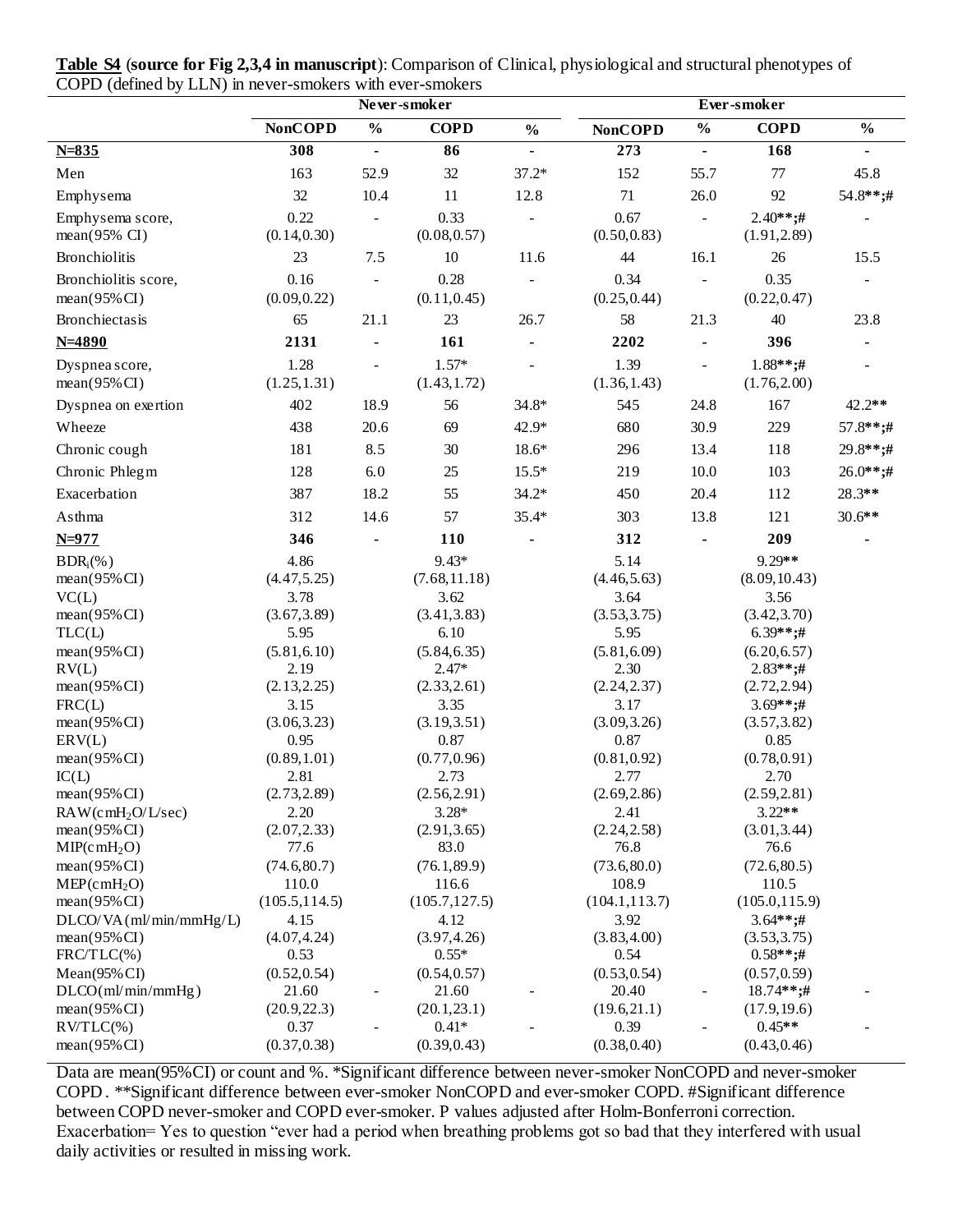**Table X2** ( **detailed version of Table 2 in manuscript**) : aOR for independent predictors associated with risk of different severity of COPD defined by LLN in male and female never smokers

|                                                         |                      | <b>COPD</b> mild     |                          | <b>COPD</b> moderate-severe |                        |                        |  |  |  |
|---------------------------------------------------------|----------------------|----------------------|--------------------------|-----------------------------|------------------------|------------------------|--|--|--|
|                                                         | All                  | Men                  | Women                    | All                         | Men                    | Women                  |  |  |  |
| <b>Variables</b>                                        | $N = 2225$           | $N = 863$            | $N=1362$                 | $N = 2204$                  | $N = 864$              | $N = 1340$             |  |  |  |
| <b>Sex</b>                                              | 0.64(0.38, 1.05)     |                      | $\overline{\phantom{a}}$ | 1.21(0.70, 2.09)            | $\sim$                 |                        |  |  |  |
| $\mathbf{Age}$                                          |                      |                      |                          |                             |                        |                        |  |  |  |
| 40-49                                                   | Ref                  | Ref                  | Ref                      | Ref                         | Ref                    | Ref                    |  |  |  |
| 50-59                                                   | 0.85(0.48, 1.54)     | 0.87(0.28, 2.70)     | 0.91(0.45, 1.82)         | $2.52(1.17,5.44)*$          | $4.13(1.12,15.2)^*$    | 1.78(0.67, 4.71)       |  |  |  |
| 60-69                                                   | 1.13(0.60, 2.12)     | 0.48(0.11, 2.04)     | 1.52(0.74, 3.11)         | $3.15(1.41, 7.02)^{*}$      | $5.38(1.35,21.3)*$     | 2.27(0.82, 6.28)       |  |  |  |
| $70+$                                                   | $2.19(1.15, 4.16)^*$ | 2.50(0.77, 8.16)     | $2.28(1.02,5.06)^*$      | $4.46(1.84, 10.8)$ **       | $6.09(1.14, 35.4)*$    | $3.54(1.23,10.1)^*$    |  |  |  |
| <b>BMI</b>                                              | 0.97(0.93, 1.02)     | 0.98(0.89, 1.08)     | 0.98(0.93, 1.03)         | 0.98(0.93, 1.03)            | 1.01(0.92, 1.10)       | 0.97(0.92, 1.03)       |  |  |  |
| Education                                               | 0.98(0.92, 1.04)     | $0.88(0.78, 0.99)$ * | 1.02(0.95, 1.11)         | 0.95(0.88, 1.02)            | 0.96(0.83, 1.10)       | 0.94(0.86, 1.03)       |  |  |  |
| <b>Exposures</b>                                        |                      |                      |                          |                             |                        |                        |  |  |  |
| Organic dust                                            | 1.69(0.89, 3.20)     | 2.08(0.81, 5.33)     | 1.27(0.49, 3.36)         | 0.85(0.35, 2.09)            | 0.91(0.23, 3.67)       | 0.92(0.27, 3.16)       |  |  |  |
| Inorganic dust                                          | 2.94(0.99, 8.71)     | 3.24(0.99, 10.57)    | NC                       | <b>NC</b>                   | NC                     | NC                     |  |  |  |
| Gases/Vapours                                           | 0.92(0.30, 2.83)     | 1.14(0.32, 3.99)     | $\rm NC$                 | 2.25(0.83, 6.08)            | 2.40(0.69, 8.41)       | 1.72(0.20, 14.9)       |  |  |  |
| <b>Biomassfuel</b>                                      |                      |                      |                          |                             |                        |                        |  |  |  |
| $\geq$ 10 yrs cooking <sup>#</sup>                      | 1.06(0.46, 2.46)     | 0.70(0.16, 2.98)     | 1.13(0.39, 3.29)         | 0.67(0.23, 1.94)            | 1.74(0.32, 9.34)       | 0.55(0.18, 1.65)       |  |  |  |
| $\geq$ 10 yrs heating <sup>#</sup>                      | 0.88(0.39, 1.96)     | 2.09(0.59,7.44)      | 0.62(0.21, 1.82)         | 2.26(0.93, 5.52)            | 0.44(0.08, 2.42)       | $3.58(1.42, 9.01)$ **  |  |  |  |
| Passive smoking                                         | 2.18(0.99, 4.75)     | 1.33(0.26, 6.72)     | $2.60(1.05, 6.43)^*$     | 1.25(0.42, 3.73)            | 0.69(0.08, 6.21)       | 1.65(0.46, 5.88)       |  |  |  |
| Childhood<br>Hospitalization for<br>respiratory illness | 1.57(0.68, 3.62)     | 2.95(0.84, 10.4)     | 1.18(0.35, 4.00)         | $4.80(2.43, 9.46)$ ****     | $10.1(3.71,27.5)$ **** | 2.24(0.73, 6.84)       |  |  |  |
| Co-morbidities, ever                                    |                      |                      |                          |                             |                        |                        |  |  |  |
| HD/HT/DM <sup>\$</sup>                                  | 0.72(0.43, 1.21)     | 1.55(0.61, 3.95)     | $0.51(0.26, 0.98)$ *     | 1.11(0.63, 1.94)            | 1.48(0.57, 3.90)       | 1.07(0.53, 2.16)       |  |  |  |
| Asthma                                                  | $2.23(1.36,3.66)$ ** | $3.39(1.25, 9.21)^*$ | $2.14(1.20, 3.82)^*$     | 4.94(2.94,8.30)****         | $7.34(3.01,17.9)$ **** | $3.89(2.02,7.50)$ **** |  |  |  |
| Tuberculos is                                           | 1.20(0.27, 5.36)     | NC                   | 1.67(0.37,7.63)          | 1.64(0.35,7.69)             | NC                     | 2.02(0.41, 9.79)       |  |  |  |

Data are adjusted odds ratios and 95% CI. Adjustment made for all other covariates in the model. <sup>#</sup>Calculated based on 6 sites with available biomass data. <sup>\$</sup>Heart disease, hypertension or diabetes. Significant on different levels: \*0.05; \*\*0.01; \*\*\*\*≤0.0001; \*\*\*\*≤0.0001. NC=counts too small for accurate estimate.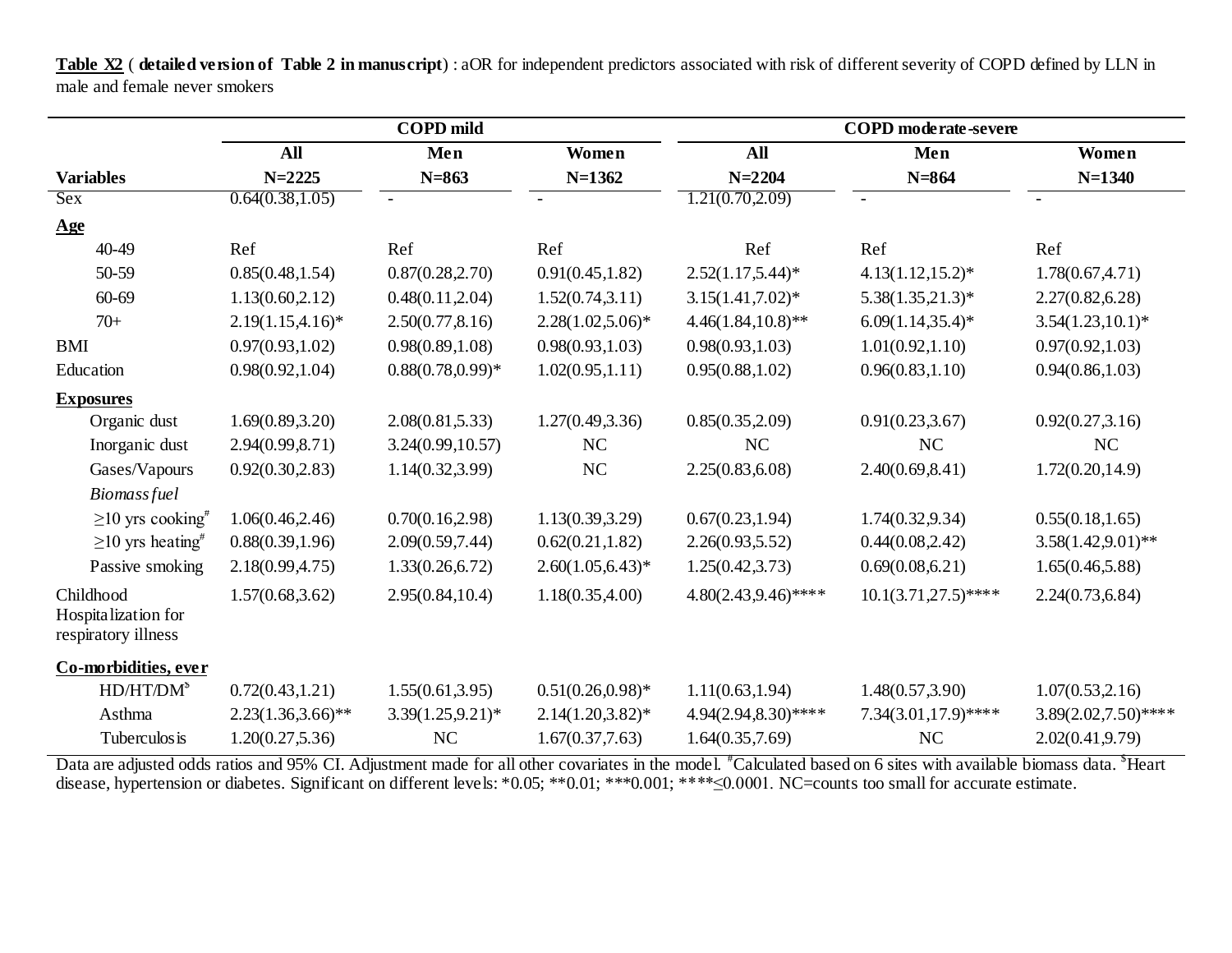**COPD mild COPD moderate-severe All Men Women All Men Women Variables N=2353 N=1092 N=1261 N=2447 N=1132 N=1315** Sex  $1.17(0.84, 1.67)$   $1.03(0.76, 1.42)$   $-$ **Age** 40-49 Ref Ref Ref Ref Ref Ref 50-59 1.40(0.84,2.31) 1.05(0.48,2.30) 1.65(0.85,3.21) 2.35(1.39,3.99)\*\* 1.59(0.76,3.33) 3.42(1.57,7.43)\*\* 60-69 2.21(1.31,3.75)\* 3.02(1.40,6.52)\*\* 1.66(0.80,3.45) 4.16(2.44,7.11)\*\*\*\* 2.68(1.23,6.38)\*\* 6.41(2.93,14.0)\*\*\*\* 70+ 3.01(1.66,5.46)\*\*\*\* 4.19(1.75,10.0)\*\*\* 2.23(0.96,5.21) 11.58(6.58,20.4)\*\*\*\* 11.27(5.01,25.4)\*\*\*\* 12.64(5.48,29.2)\*\*\*\* BMI 0.95(0.92,0.98)\*\* 0.94(0.89,0.99) 0.95(0.91,0.99)\* 0.99(0.96,1.01) 0.97(0.93,1.02) 0.99(0.96,1.02) Current smoking (vs.  $1.73(1.15.2.62)^*$ ) former)  $2.52(1.34,4.71)*$   $1.33(0.76,2.32)$   $2.89(2.04,4.10)****$   $3.61(2.04,6.38)****$   $2.53(1.61,3.98)***$ **Pack years** 0-10 Ref Ref Ref Ref Ref Ref 10-20 2.03(1.18,3.49)\* 2.07(0.86,4.96) 2.12(1.06,4.23)\* 1.32(0.75,2.32) 0.86(0.34,2.14) 1.69(0.81,3.52) 20+ 2.52(1.53,4.14)\* 2.58(1.18,5.61)\* 2.52(1.31,4.83)\* 3.57(2.26,5.62)\*\*\*\* 2.82(1.43,5.58)\*\*\*\* 4.16(2.24,7.73)\*\*\*\* Education 1.00(0.96,1.05) 1.02(0.95,1.10) 0.98(0.91,1.05) 0.94(0.90,0.98)\*\* 0.94(0.86,0.99)\* 0.93(0.88,0.99)\* **Exposures** Organic dust 0.84(0.45,1.57) 0.90(0.43,1.89) 0.60(0.18,2.04) 1.36(0.86,2.13) 1.16(0.64,2.10) 1.73(0.83,3.60) Inorganic dust 0.80(0.33,1.93) 0.75(0.28,2.01) 1.22(0.11,13.2) 0.65(0.32,1.29) 0.55(0.25,1.21) 1.45(0.23,9.12) Gases/Vapours 0.98(0.47,2.05) 0.81(0.33,2.03) 1.29(0.34,4.88) 1.07(0.59,1.95) 1.34(0.67,2.67) 0.53(0.13,2.08) *Biomass fuel*  $\geq$ 10 yrs cooking<sup>#</sup> 0.99(0.46,2.15) 0.42(0.13,1.35) 2.02(0.72,5.63) 0.81(0.44,1.48) 0.74(0.31,1.81) 0.83(0.35,1.96)  $\geq$ 10 yrs heating<sup>#</sup> 0.65(0.33,1.28) 1.02(0.41,2.55) 0.44(0.16,1.17) 0.81(0.47,1.38) 0.72(0.32,1.63) 0.91(0.44,1.86) Passive smoking at home 1.36(0.86,2.78) 1.50(0.77,2.93) 1.25(0.66,2.38) 1.12(0.59,1.34) 0.80(0.42,1.52) 0.95(0.55,1.36) Childhood Hospitalization for respiratory illness 1.54(0.86,2.78) 1.34(0.52,3.44) 1.90(0.88,4.10) 1.65(0.98,2.77) 1.70(0.78,3.69) 1.51(0.73,3.12) **Co-morbidities, ever**  $HD/HT/DM^s$ 0.97(0.66,1.42) 0.85(0.49,1.48) 1.10(0.64,1.88) 0.98(0.71,1.34) 1.11(0.69,1.80) 0.87(0.57,1.35) Asthma 2.51(1.67,3.76)\*\*\*\* 2.74(1.41,5.33)\*\* 2.25(1.33,3.82)\*\* 3.82(2.72,5.35)\*\*\*\* 4.58(2.64,7.95)\*\*\*\* 3.22(2.08,4.96)\*\*\*\* Tuberculosis 1.70(0.50,5.85) 3.36(0.89,12.7) NC 1.84(0.66,5.16) 1.54(0.39,6.09) 2.57(0.49,13.3) Lung cancer 1.45(0.33,6.62) 0.94(0.11,8.12) 2.43(0.28,21.22) 2.85(1.06,7.66) 2.20(0.57,8.48) 3.79(0.90,16.00)

**Table X3 (detailed version of Table 3 in manuscript)**: aOR for independent predictors associated with risk of different severity of COPD defined by LLN in male and female ever-smokers

Data are adjusted odds ratios and 95% CI. Adjustment made for all other covariates in the model. <sup>#</sup>Calculated based on 6 sites with available biomass data. <sup>\$</sup>Heart disease, hypertension or diabetes. Significant on different levels: \*0.05; \*\*0.01; \*\*\*\*≤0.0001; \*\*\*\*≤0.0001.\*HD/HT/DM is heart disease, systemic hypertension, or diabetes. NC=counts too small for accurate estimate.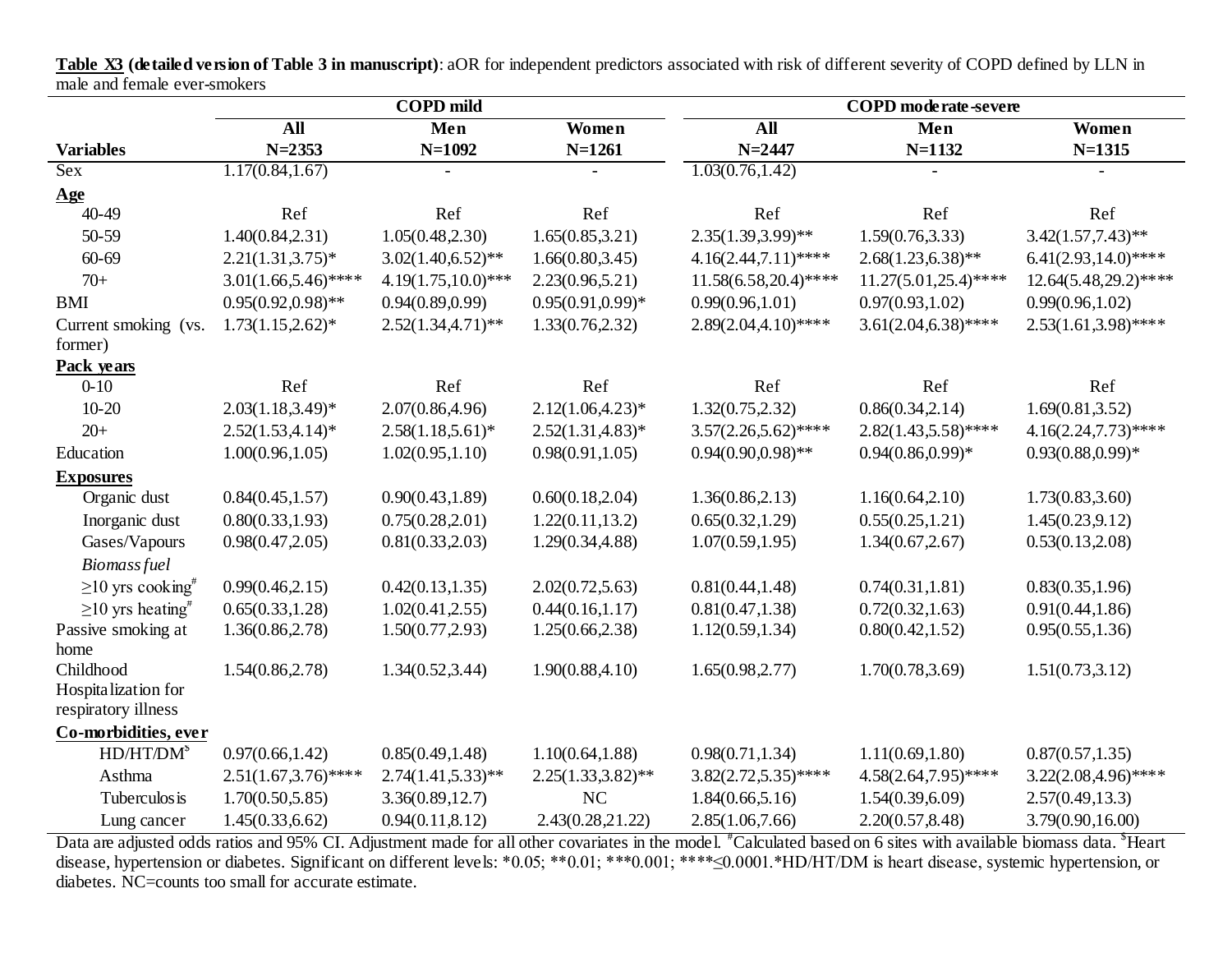|                                   |                |                | Never-smoker |                | Ever-smoker    |               |              |               |  |
|-----------------------------------|----------------|----------------|--------------|----------------|----------------|---------------|--------------|---------------|--|
|                                   | <b>NonCOPD</b> | $\frac{0}{0}$  | <b>COPD</b>  | $\frac{6}{9}$  | <b>NonCOPD</b> | $\frac{0}{0}$ | <b>COPD</b>  | $\frac{6}{6}$ |  |
| $N = 4890$                        | 2131           | $\blacksquare$ | 161          | $\blacksquare$ | 2202           |               | 396          |               |  |
| Men                               | 836            | 39.2           | 55           | 34.2           | 1019           | 46.3          | 186          | 47.0#         |  |
| Age                               | 56.4           |                | $60.0*$      |                | 57.4           |               | $62.7*$ #    |               |  |
| $(95\% \text{ CI})$               | (56.0, 56.9)   |                | (58.1, 61.9) |                | (56.9, 57.8)   |               | (61.6, 63.8) |               |  |
| Use of respiratory<br>medications | 670            | 31.4           | 76           | $47.5*$        | 665            | 32.0          | 190          | $48.0*$       |  |
| Prescribed medication             | 353            | 16.5           | 63           | $39.1*$        | 378            | 17.2          | 156          | $39.4*$       |  |
| <b>Bronchodilator</b>             | 219            | 10.3           | 53           | $32.9*$        | 235            | 10.7          | 138          | $34.9*$       |  |
| Inhaled steroid                   | 279            | 13.1           | 53           | $32.9*$        | 305            | 13.9          | 123          | $31.1*$       |  |
| Oral steroid                      | 4              | 0.2            | 6            | $3.7*$         | 9              | 0.4           |              | 0.3#          |  |
| Anti-inflammatory (other)         | 10             | 0.5            | 6            | $3.7*$         | 17             | 0.8           | 4            | 1.0           |  |
| $\text{OTC}^{\S}$ medication      | 294            | 13.8           | 12           | $7.5*$         | 259            | 11.8          | 31           | $7.8*$        |  |

**Table S3.1**: Comparison of sex, age and respiratory medication use of COPD (define by LLN) in never-smokers with ever-smokers

Data are count and % or mean(95%CI). \*Significant difference between never-smoker NonCOPD and never-smoker COPD . \*\*Significant difference between ever-smoker NonCOPD and ever-smoker COPD. #Significant difference between COPD never-smoker and COPD ever-smoker. P values adjusted after Holm-Bonferroni correction.

**Comments:** Respiratory Medication use was more frequent in COPD than in non-COPD individuals in both neversmokers and ever-smokers.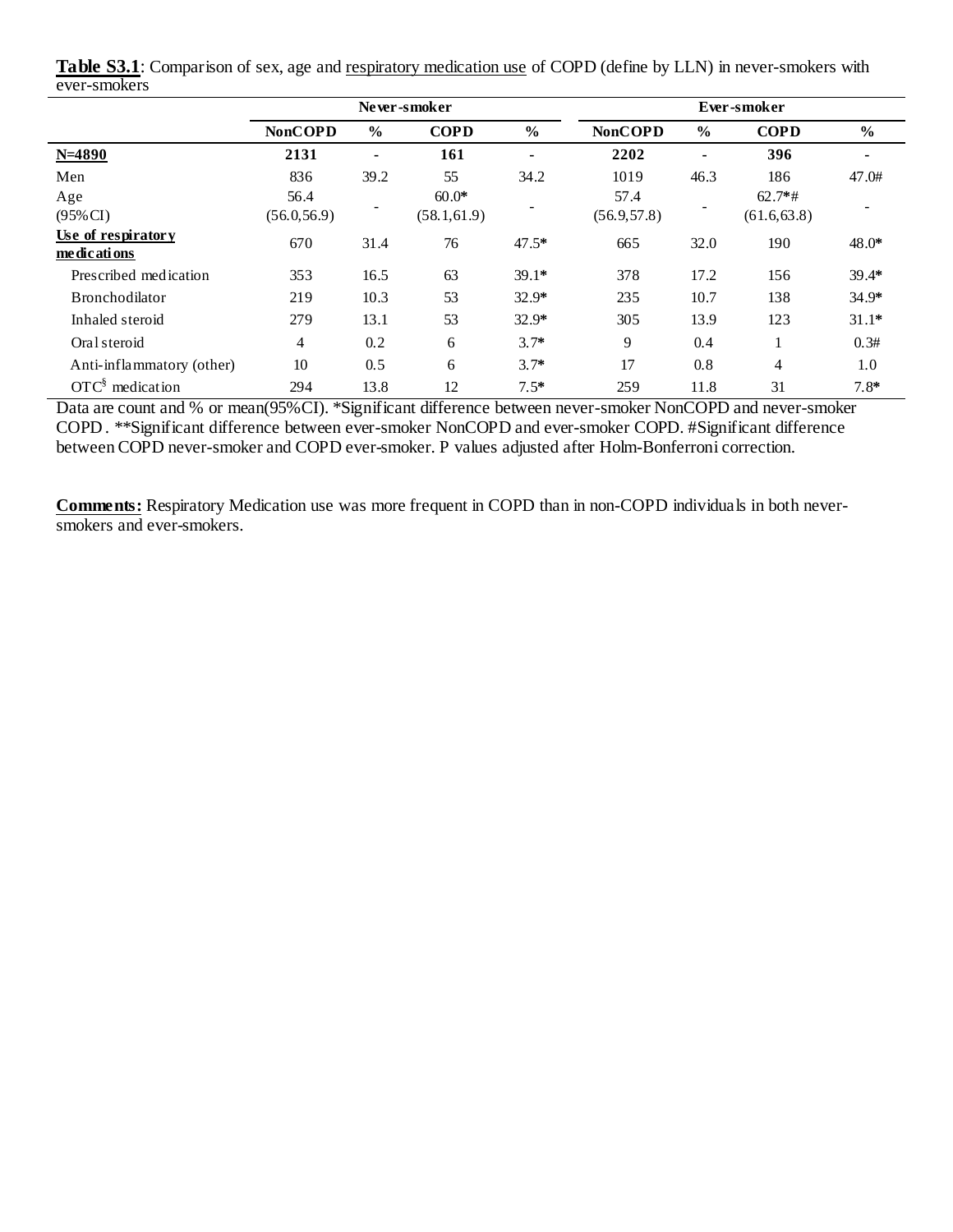**Figure S1: Weighted prevalence of COPD by sex and by severity of COPD** and by two definitions [ by  $F(R(GOLD definition: FEV1/FVC<0.7)$  and by LLN ( $FEV1/FVC<5<sup>th</sup> percentile$ ).] Key: M= men; F=women. Pale grey section = mild COPD( $FEV1\%$  pred  $\geq 80\%$ ); Dark grey Column=moderate-severe( FEV1%pred<80%).



**Comments:** The prevalence defined by Fixed Ratio ( FEV1/FVC<0.7) is higher than COPD defined by LLN ( FEV1/FVC<LLN). This is as expected and has been shown in many published studies. It is interesting that there is a female bias for COPD in never-smoker and no sex bias for COPD in ever-smokers when LLN criteria COPD is used. The reverse is true when the fixed ratio criteria for COPD is used: there is a male bias for COPD in ever-smokers and no sex bias for COPD in never smokers. It is unclear from these results which definition is superior.